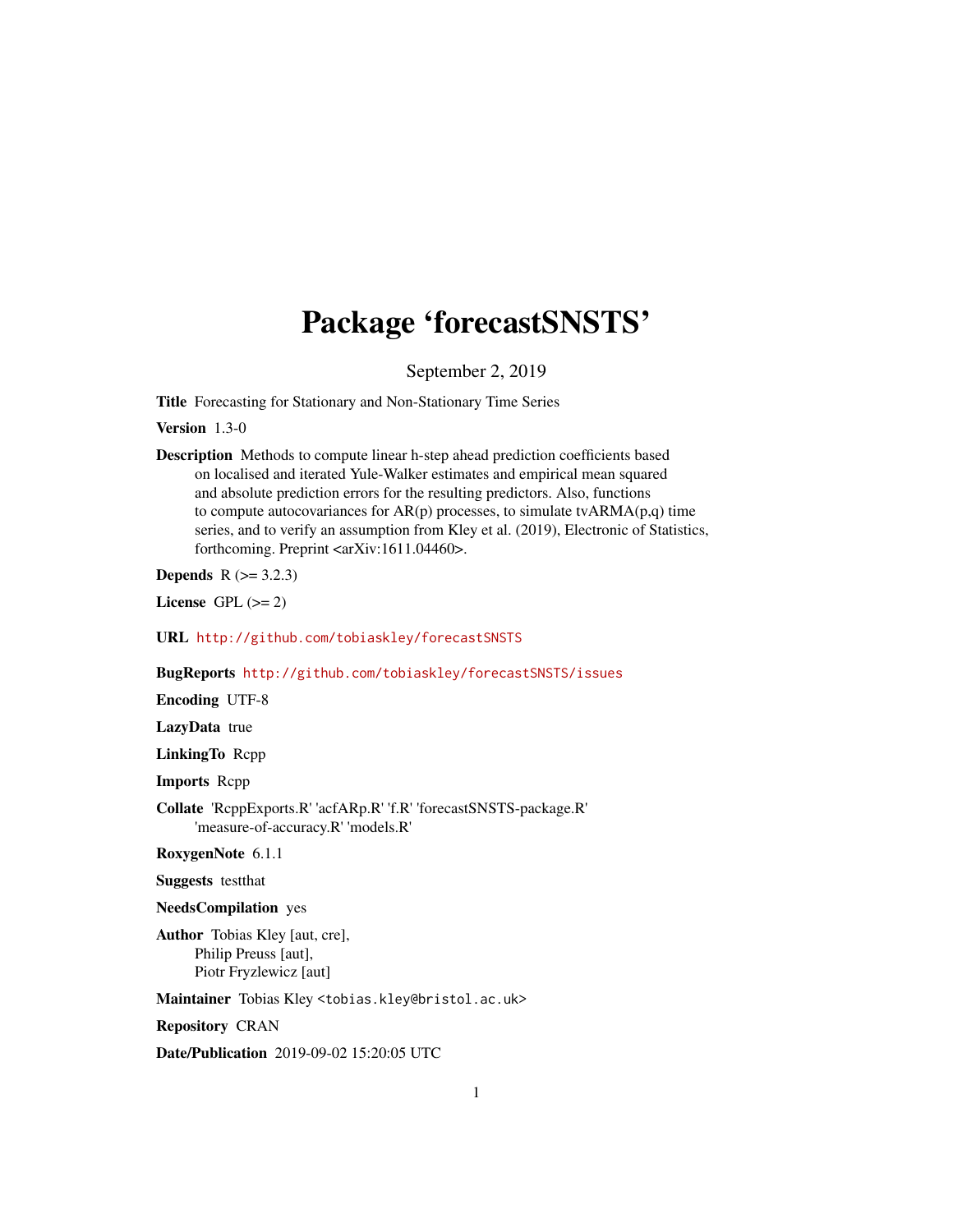# <span id="page-1-0"></span>R topics documented:

| Index |  |  |  |  |  |  |  |  |  |  |  |  |  |  |  |  |  |
|-------|--|--|--|--|--|--|--|--|--|--|--|--|--|--|--|--|--|
|       |  |  |  |  |  |  |  |  |  |  |  |  |  |  |  |  |  |

forecastSNSTS-package *Forecasting of Stationary and Non-Stationary Time Series*

#### Description

Methods to compute linear h-step ahead prediction coefficients based on localised and iterated Yule-Walker estimates and empirical mean squared and absolute prediction errors for the resulting predictors. Also, functions to compute autocovariances for AR(p) processes, to simulate tvARMA(p,q) time series, and to verify an assumption from Kley et al. (2019).

# Details

| Package: | forecastSNSTS |
|----------|---------------|
| Type:    | Package       |
| Version: | $1.3 - 0$     |
| Date:    | 2019-09-02    |
| License: | $GPL (= 2)$   |

#### **Contents**

The core functionality of this R package is accessable via the function [predCoef](#page-8-1), which is used to compute the linear prediction coefficients, and the functions [MSPE](#page-6-1) and [MAPE](#page-6-1), which are used to compute the empirical mean squared or absolute prediction errors. Further, the function [f](#page-4-1) can be used to verify condition  $(10)$  of Theorem 3.1 in Kley et al.  $(2019)$  for any given tvAR $(p)$  model. The function [tvARMA](#page-10-1) can be used to simulate time-varying  $ARMA(p,q)$  time series. The function [acfARp](#page-2-1) computes the autocovariances of a AR(p) process from the coefficients and innovations standard deviation.

#### Author(s)

Tobias Kley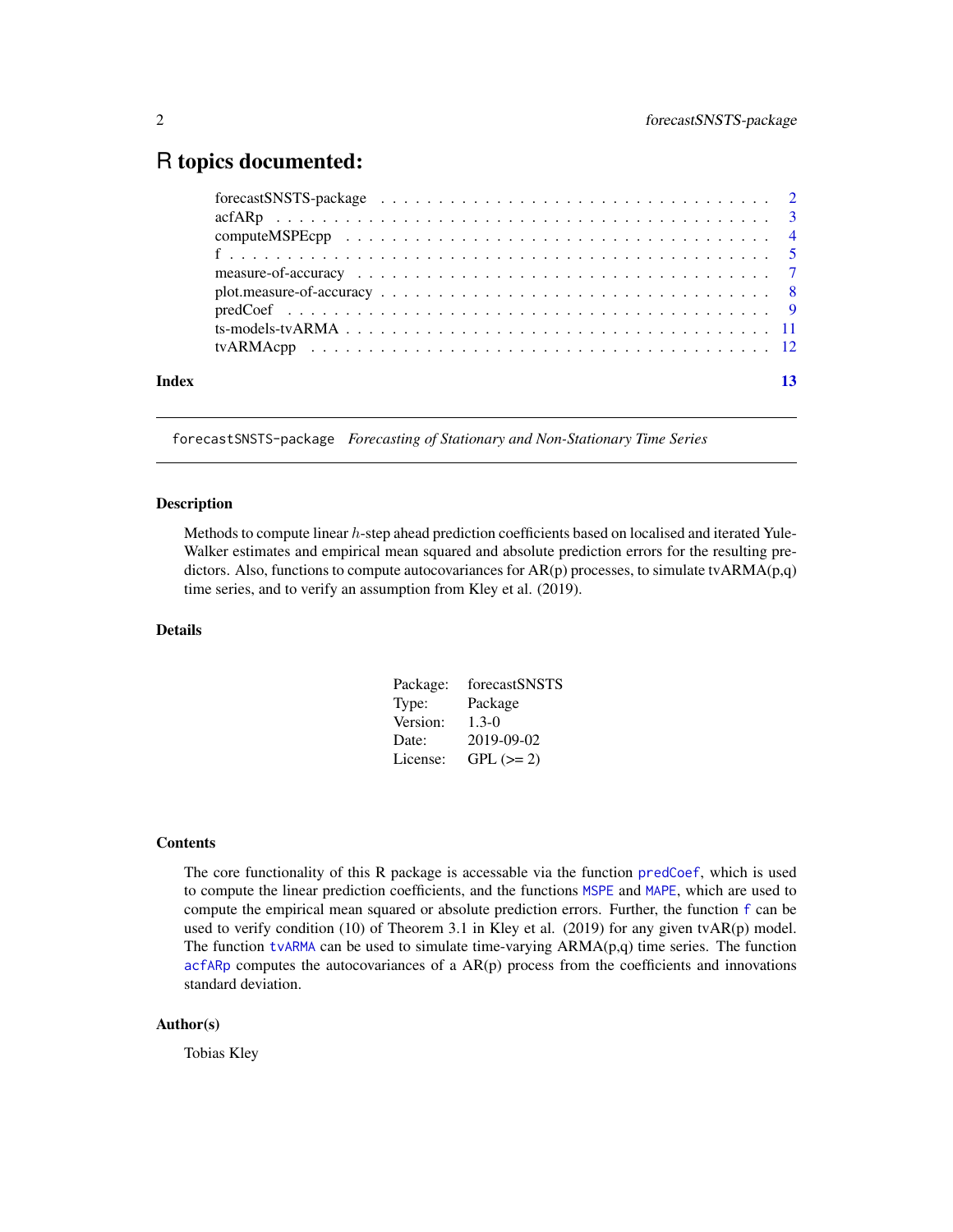#### <span id="page-2-0"></span> $acfARp$  3

### References

Kley, T., Preuss, P. & Fryzlewicz, P. (2019). Predictive, finite-sample model choice for time series under stationarity and non-stationarity. Electronic Journal of Statistics, forthcoming. [cf. [https:](https://arxiv.org/abs/1611.04460) [//arxiv.org/abs/1611.04460](https://arxiv.org/abs/1611.04460)]

<span id="page-2-1"></span>acfARp *Compute autocovariances of an AR(p) process*

#### Description

This functions returns the autocovariances  $Cov(X_{t-k}, X_t)$  of a stationary time series  $(Y_t)$  that fulfills the following equation:

$$
Y_t = \sum_{j=1}^p a_j Y_{t-j} + \sigma \varepsilon_t,
$$

where  $\sigma > 0$ ,  $\varepsilon_t$  is white noise and  $a_1, \ldots, a_p$  are real numbers satisfying that the roots  $z_0$  of the polynomial  $1 - \sum_{j=1}^{p} a_j z^j$  lie strictly outside the unit circle.

#### Usage

 $acfARP(a = NULL, sigma, k)$ 

# Arguments

| a     | vector $(a_1, \ldots, a_n)$ of coefficients; default NULL, corresponding to p = 0, white<br>noise with variance $\sigma^2$ , |
|-------|------------------------------------------------------------------------------------------------------------------------------|
| sigma | standard deviation of $\varepsilon_t$ ; default 1,                                                                           |
| k     | lag for which to compute the autocovariances.                                                                                |

#### Value

Returns autocovariance at lag k of the AR(p) process.

#### Examples

```
## Taken from Section 6 in Dahlhaus (1997, AoS)
a1 <- function(u) \{1.8 \times \cos(1.5 - \cos(4 \times pi \times u))\}a2 \leftarrow function(u) \{-0.81\}# local autocovariance for u === 1/2: lag 1
acfARP(a = c(a1(1/2), a2(1/2)), sigma = 1, k = 1)# local autocovariance for u === 1/2: lag -2
acfARP(a = c(a1(1/2), a2(1/2)), sigma = 1, k = -1)# local autocovariance for u === 1/2: the variance
acfARP(a = c(a1(1/2), a2(1/2)), signa = 1, k = 0)
```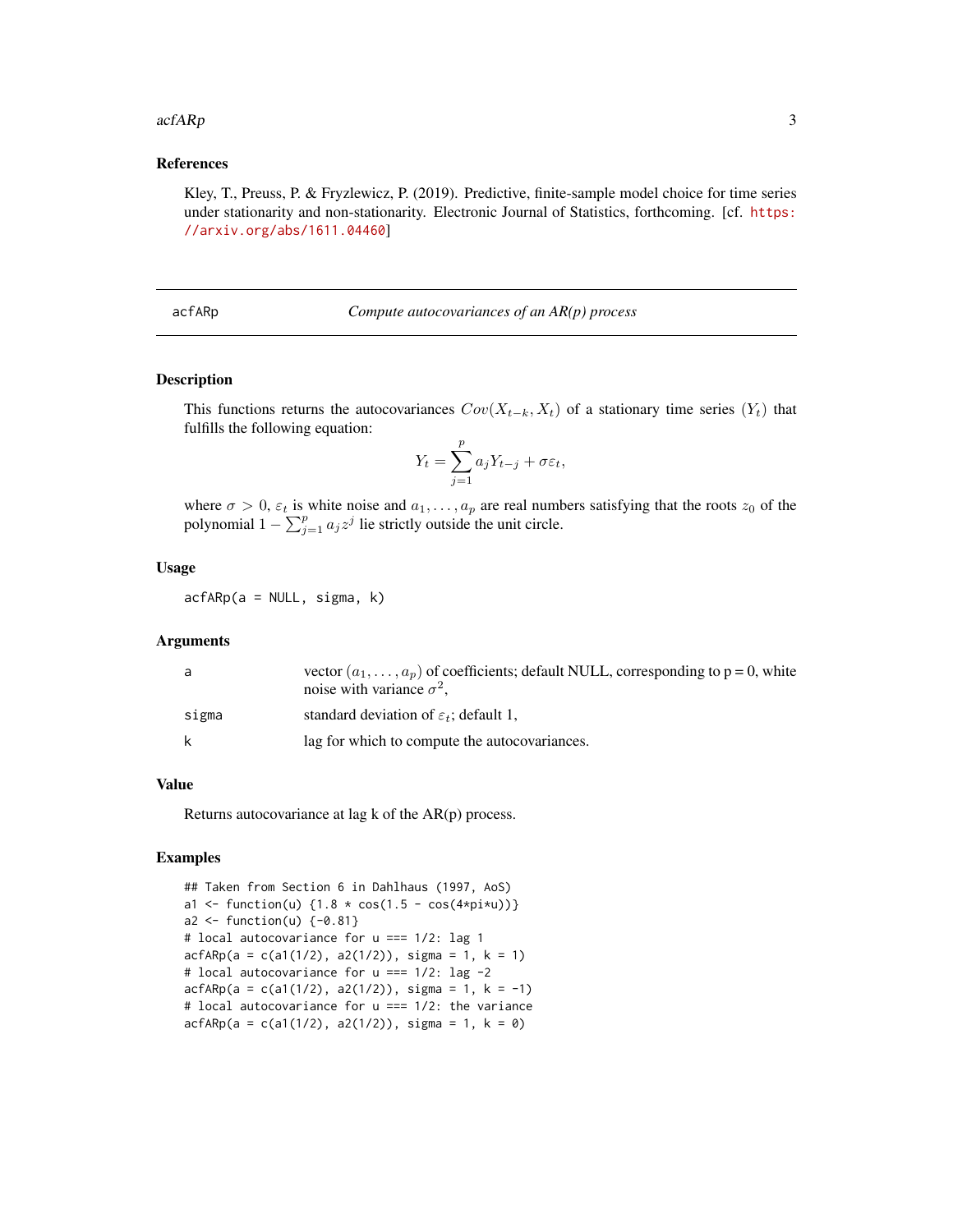#### <span id="page-3-0"></span>Description

This function computes the estimated mean squared prediction errors from a given time series and prediction coefficients

#### Arguments

| X      | the data                                                                           |
|--------|------------------------------------------------------------------------------------|
| coef   | the array of coefficients.                                                         |
| h      | which lead time to compute the MSPE for                                            |
| t      | a vector of times from which backward the forecasts are computed                   |
| type   | indicating what type of measure of accuracy is to be computed; 1: mspe, 2:<br>msae |
| trimLo | percentage of lower observations to be trimmed away                                |
| trimUp | percentage of upper observations to be trimmed away                                |

### Details

The array of prediction coefficients coef is expected to be of dimension  $P \times P \times H \times length(N)$ x length(t) and in the format as it is returned by the function [predCoef](#page-8-1). More precisely, for  $p = 1, \ldots, P$  and the j.Nth element of N element of N the coefficient of the h-step ahead predictor for  $X_{i+h}$  which is computed from the observations  $X_i, \ldots, X_{i-p+1}$  has to be available via  $coef[p,1:p,h,j.N,t==i].$ 

Note that t have to be the indices corresponding to the coefficients.

The resulting mean squared prediction error

$$
\frac{1}{|\mathcal{T}|} \sum_{t \in \mathcal{T}} (X_{t+h} - (X_t, \dots, X_{t-p+1}) \hat{v}_{N[j,N],T}^{(p,h)}(t))^2
$$

is then stored in the resulting matrix at position  $(p, j.N)$ .

#### Value

Returns a P x length(N) matrix with the results.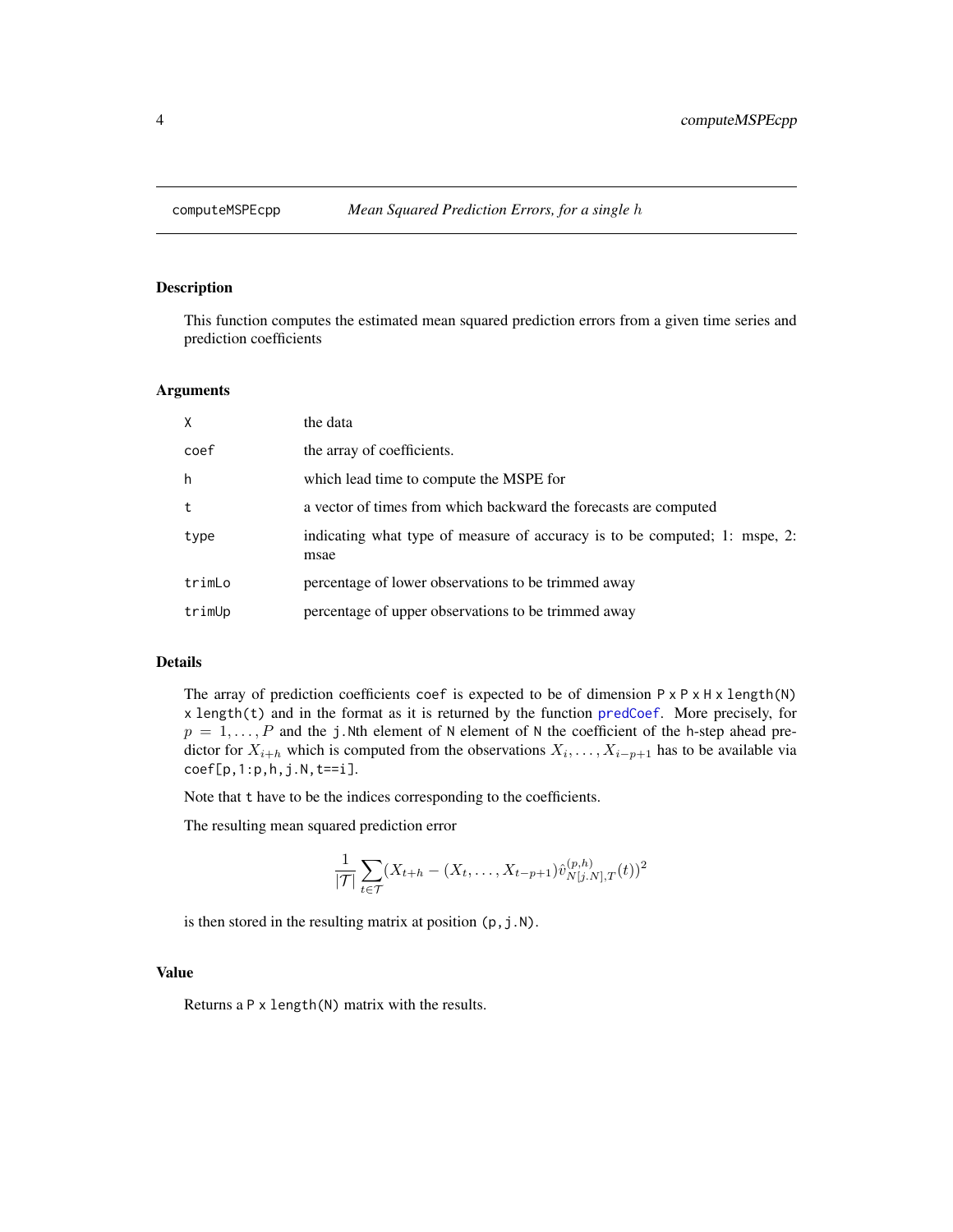#### <span id="page-4-1"></span><span id="page-4-0"></span>Description

This functions computes the quantity  $f(\delta)$  defined in (24) of Kley et al. (2019) when the underlying process follows an tvAR(p) process. Recall that, to apply Theorem 3.1 in Kley et al. (2019), the function  $f(\delta)$  is required to be positive, which can be verified with the numbers returned from this function. The function returns a vector with elements  $f(\delta)$  for each  $\delta$  in which.deltas, with  $f(\delta)$ defined as

$$
f(\delta) := \min_{p_1, p_2 = 0, \dots, p_{\text{max}}} \min_{N \in \mathcal{N}} \left| \text{MSPE}_{s_1/T, m/T}^{(p_1, h)}(\frac{s_1}{T}) - (1 + \delta) \cdot \text{MSPE}_{N/T, m/T}^{(p_2, h)}(\frac{s_1}{T}) \right|, \quad \delta \ge 0
$$

where T,  $m, p_{\text{max}}$ , h are positive integers,  $\mathcal{N} \subset \{p_{\text{max}}+1, \ldots, T-m-h\}$ , and  $s_1 := T-m-h+1$ .

#### Usage

f(which.deltas, p\_max, h, T, Ns, m, a, sigma)

#### Arguments

| which.deltas | vector containing the $\delta$ 's for which to to compute $f(\delta)$ ,                                    |
|--------------|------------------------------------------------------------------------------------------------------------|
| p_max        | parameter $p_{\text{max}}$ ,                                                                               |
| h            | parameter $h$ ,                                                                                            |
| T.           | parameter $T$ ,                                                                                            |
| Ns           | a vector containing the elements of the set $N$ ,                                                          |
| m            | parameter $m$ ,                                                                                            |
| a            | a list of real-valued functions, specifying the coefficients of the $\text{tvAR}(p)$ process,              |
| sigma        | a positive-valued function, specifying the variance of the innovations of the<br>$t\text{vAR}(p)$ process, |

# Details

The function  $\text{MSPE}_{\Delta_1,\Delta_2}^{(p,h)}(u)$  is defined, for real-valued u and  $\Delta_1,\Delta_2\geq 0$ , in terms of the second order properties of the process:

$$
\text{MSPE}_{\Delta_1, \Delta_2}^{(p,h)}(u) := \int_0^1 g_{\Delta_1}^{(p,h)} \left( u + \Delta_2 (1-x) \right) dx,
$$

with  $g_{\Delta}^{(0,h)}(u) := \gamma_0(u)$  and, for  $p = 1, 2, ...$ ,

$$
g_{\Delta}^{(p,h)}(u) := \gamma_0(u) - 2(v_{\Delta}^{(p,h)}(u))'\gamma_0^{(p,h)}(u) + (v_{\Delta}^{(p,h)}(u))'\Gamma_0^{(p)}(u)v_{\Delta}^{(p,h)}(u)
$$

$$
\gamma_0^{(p,h)}(u) := (\gamma_h(u), \dots, \gamma_{h+p-1}(u))',
$$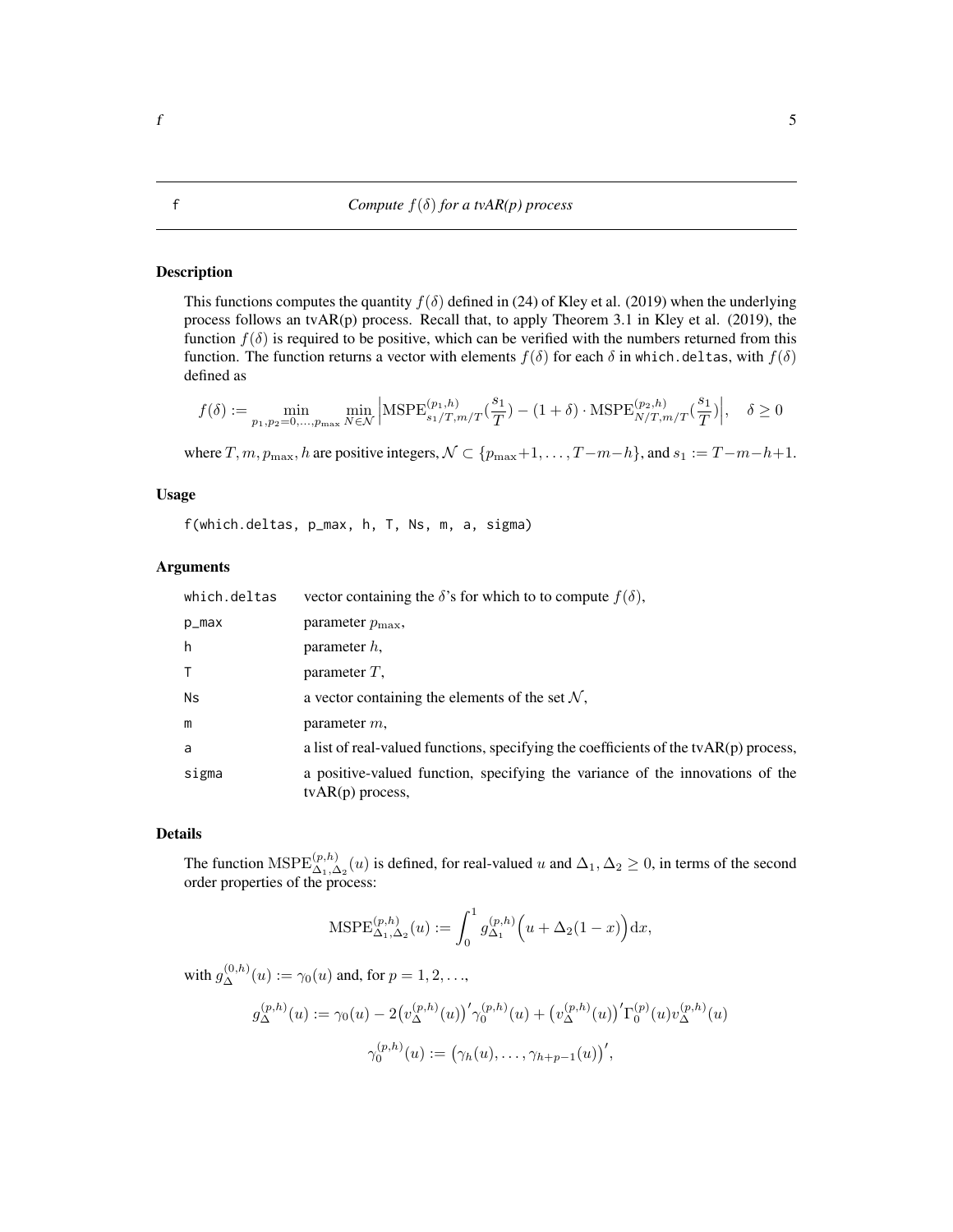<span id="page-5-0"></span>where

$$
v_{\Delta}^{(p,h)}(u) := e'_1 \big( e_1 \big( a_{\Delta}^{(p)}(t) \big)' + H \big)^h,
$$

with  $e_1$  and H defined in the documentation of [predCoef](#page-8-1) and, for every real-valued u and  $\Delta \geq 0$ ,

$$
a_{\Delta}^{(p)}(u) := \Gamma_{\Delta}^{(p)}(u)^{-1} \gamma_{\Delta}^{(p)}(u),
$$

where

$$
\gamma_{\Delta}^{(p)}(u) := \int_0^1 \gamma^{(p)}(u + \Delta(x - 1)) dx, \quad \gamma^{(p)}(u) := [\gamma_1(u) \ \dots \ \gamma_p(u)]',
$$
  

$$
\Gamma_{\Delta}^{(p)}(u) := \int_0^1 \Gamma^{(p)}(u + \Delta(x - 1)) dx, \quad \Gamma^{(p)}(u) := (\gamma_{i-j}(u); i, j = 1, \dots, p).
$$

The local autocovariances  $\gamma_k(u)$  are defined as the lag-k autocovariances of an AR(p) process which has coefficients  $a_1(u), \ldots, a_p(u)$  and innovations with variance  $\sigma(u)^2$ , because the underlying model is assumed to be tvAR(p)

$$
Y_{t,T} = \sum_{j=1}^{p} a_j(t/T)Y_{t-j,T} + \sigma(t/T)\varepsilon_t,
$$

where  $a_1, \ldots, a_p$  are real valued functions (defined on [0, 1]) and  $\sigma$  is a positive function (defined on  $[0, 1]$ ).

#### Value

Returns a vector with the values  $f(\delta)$ , as defined in (24) of Kley et al. (2019), where it is now denoted by  $q(\delta)$ , for each  $\delta$  in which.delta.

### Examples

```
## Not run:
## because computation is quite time-consuming.
n <- 100
a \leftarrow list( function(u) {return(0.8+0.19*sin(4*pi*u))})
sigma <- function (u) {return(1)}
Ns <- seq( floor((n/2)^*(4/5)), floor(n*(4/5)),
           ceiling((floor(n^(4/5)) - floor((n/2)^(4/5)))/25) )
which.deltas <- c(0, 0.01, 0.05, 0.1, 0.15, 0.2, 0.4, 0.6)
P_{max} < -7H < -1m \le -floor(n^*(.85)/4)# now replicate some results from Table 4 in Kley et al. (2019)
f( which.deltas, P_{max}, h = 1, n - m, Ns, m, a, sigma )
f( which.deltas, P_{max}, h = 5, n - m, Ns, m, a, sigma )
## End(Not run)
```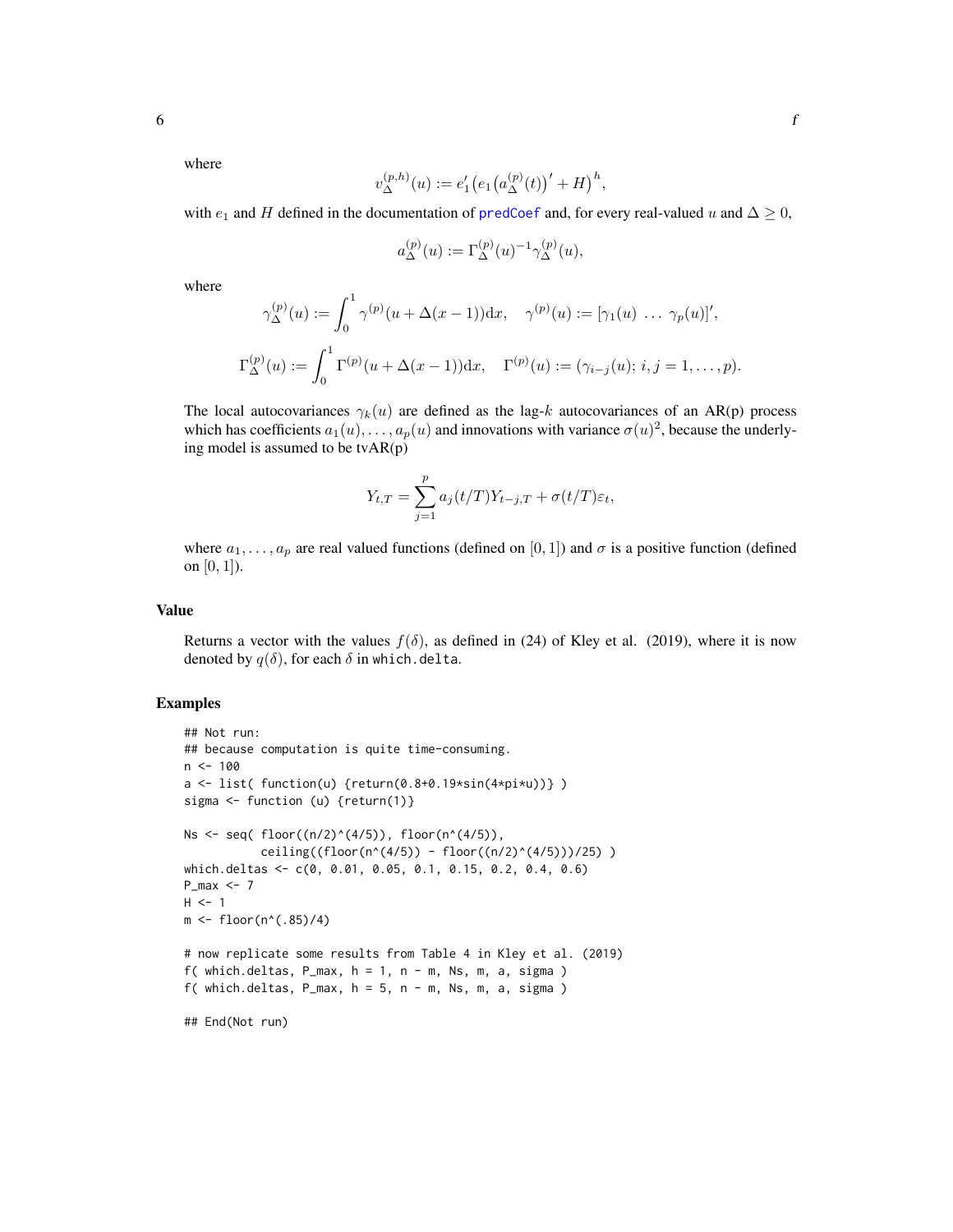<span id="page-6-0"></span>measure-of-accuracy *Mean squared or absolute* h*-step ahead prediction errors*

#### <span id="page-6-1"></span>Description

The function MSPE computes the empirical mean squared prediction errors for a collection of h-step ahead, linear predictors ( $h = 1, \ldots, H$ ) of observations  $X_{t+h}$ , where  $m_1 \leq t + h \leq m_2$ , for two indices  $m_1$  and  $m_2$ . The resulting array provides

$$
\frac{1}{m_{\text{lo}} - m_{\text{up}} + 1} \sum_{t=m_{\text{lo}}}^{m_{\text{up}}} R_{(t)}^2,
$$

with  $R(t)$  being the prediction errors

$$
R_t := |X_{t+h} - (X_t, \dots, X_{t-p+1})\hat{v}_{N,T}^{(p,h)}(t)|,
$$

ordered by magnitude; i.e., they are such that  $R(t) \leq R(t+1)$ . The lower and upper limits of the indices are  $m_{\text{lo}} := m_1 - h + \lfloor (m_2 - m_1 + 1)\alpha_1 \rfloor$  and  $m_{\text{up}} := m_2 - h - \lfloor (m_2 - m_1 + 1)\alpha_2 \rfloor$ . The function MAPE computes the empirical mean absolute prediction errors

$$
\frac{1}{m_{\text{lo}} - m_{\text{up}} + 1} \sum_{t=m_{\text{lo}}}^{m_{\text{up}}} R_{(t)},
$$

with  $m_{\text{lo}}$ ,  $m_{\text{up}}$  and  $R_{(t)}$  defined as before.

#### Usage

```
MSPE(X, predcoef, m1 = length(X)/10, m2 = length(X), P = 1, H = 1,
 N = c(0, seq(P + 1, m1 - H + 1)), trimLo = 0, trimUp = 0)
```

```
MAPE(X, predcoef, m1 = length(X)/10, m2 = length(X), P = 1, H = 1,
 N = c(0, seq(P + 1, m1 - H + 1)), trimLo = 0, trimUp = 0)
```
#### Arguments

|                | the data $X_1, \ldots, X_T$                                                                                                                                                                                                                                                                                                                                                         |
|----------------|-------------------------------------------------------------------------------------------------------------------------------------------------------------------------------------------------------------------------------------------------------------------------------------------------------------------------------------------------------------------------------------|
| predcoef       | the prediction coefficients in form of a list of an array coef, and two integer vec-<br>tors t and N. The two integer vectors provide the information for which indices<br>t and segment lengths N the coefficients are to be interpreted; $(m1-H)$ : $(m2-1)$<br>has to be a subset of predcoef\$t. if not provided the necessary coefficients will<br>be computed using predCoef. |
| m1             | first index from the set in which the indices $t + h$ shall lie                                                                                                                                                                                                                                                                                                                     |
| m <sub>2</sub> | last index from the set in which the indices $t + h$ shall lie                                                                                                                                                                                                                                                                                                                      |
| P              | maximum order of prediction coefficients to be used; must not be larger than<br>$dim(predcoef$ \$coef)[1].                                                                                                                                                                                                                                                                          |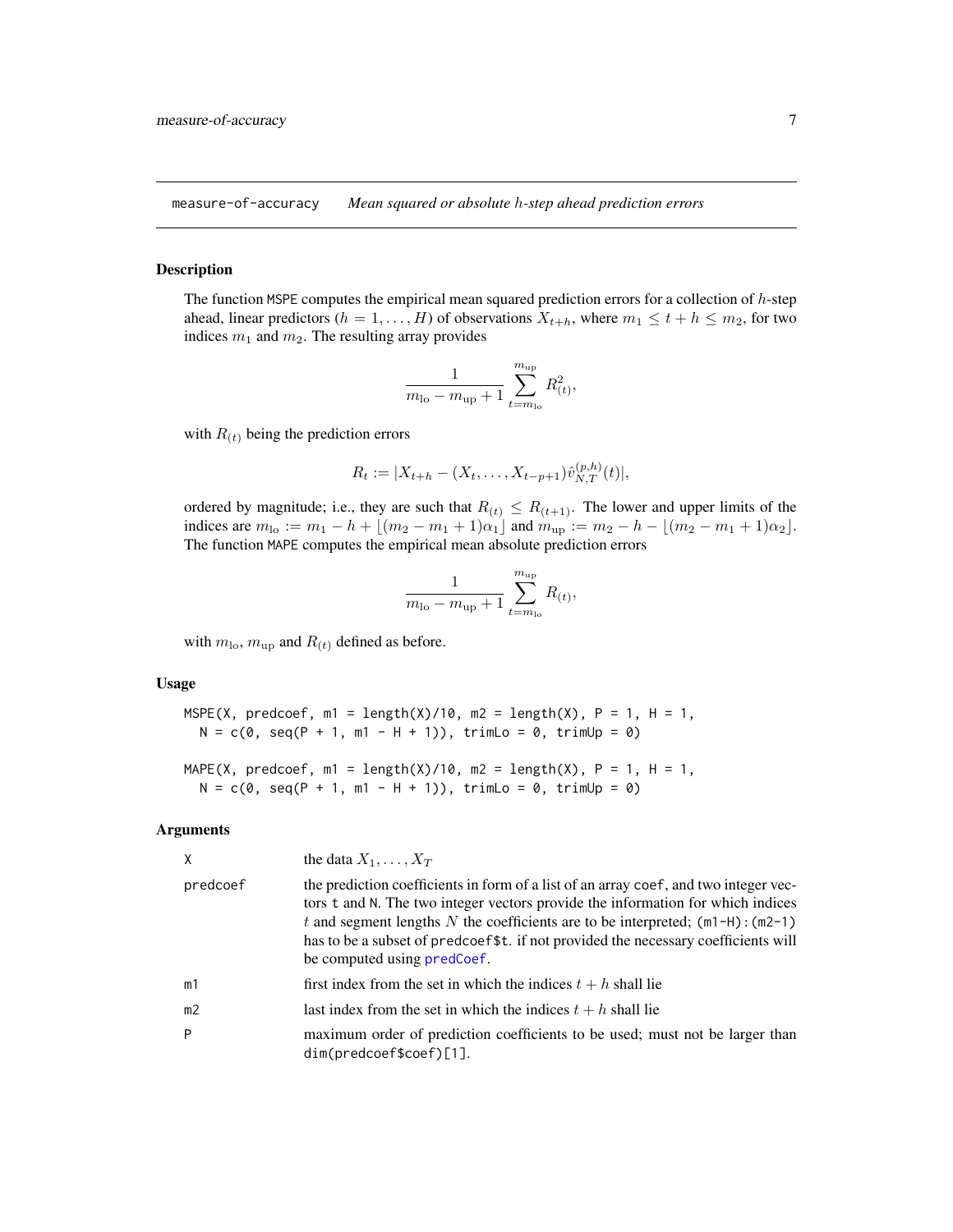<span id="page-7-0"></span>

| H      | maximum lead time to be used; must not be larger than dim(predcoef\$coef)[3].                                     |
|--------|-------------------------------------------------------------------------------------------------------------------|
| Ν      | vector with the segment sizes to be used, 0 corresponds to using $1, , t$ ; has to<br>be a subset of predcoef\$N. |
| trimLo | percentage $\alpha_1$ of lower observations to be trimmed away                                                    |
| trimUp | percentage $\alpha_2$ of upper observations to be trimmed away                                                    |

### Value

MSPE returns an object of type MSPE that has mspe, an array of size  $H \times P \times length(N)$ , as an attribute, as well as the parameters N, m1, m2, P, and H. MAPE analogously returns an object of type MAPE that has mape and the same parameters as attributes.

#### Examples

```
T < - 1000X \leftarrow \text{norm}(T)P < -5H < -1m < -20Nmin <- 20
pcoef <- predCoef(X, P, H, (T - m - H + 1): T, c(0, seq(Nmin, T - m - H, 1)))
mspe <- MSPE(X, pcoef, 991, 1000, 3, 1, c(0, Nmin:(T-m-H)))
plot(mspe, vr = 1, Nmin = Nmin)
```
plot.measure-of-accuracy

*Plot a* MSPE *or* MAPE *object*

#### Description

The function plot.MSPE plots a MSPE object that is returned by the MSPE function. The function plot.MAPE plots a MAPE object that is returned by the MAPE function.

#### Usage

```
## S3 method for class 'MSPE'
plot(x, vr = NULL, h = 1, N.min = 1, legend = TRUE,display.mins = TRUE, add.for.legend = 0, ...)
## S3 method for class 'MAPE'
plot(x, vr = NULL, h = 1, N.min = 1, legend = TRUE,display.mins = TRUE, add.for.legend = 0, ...)
```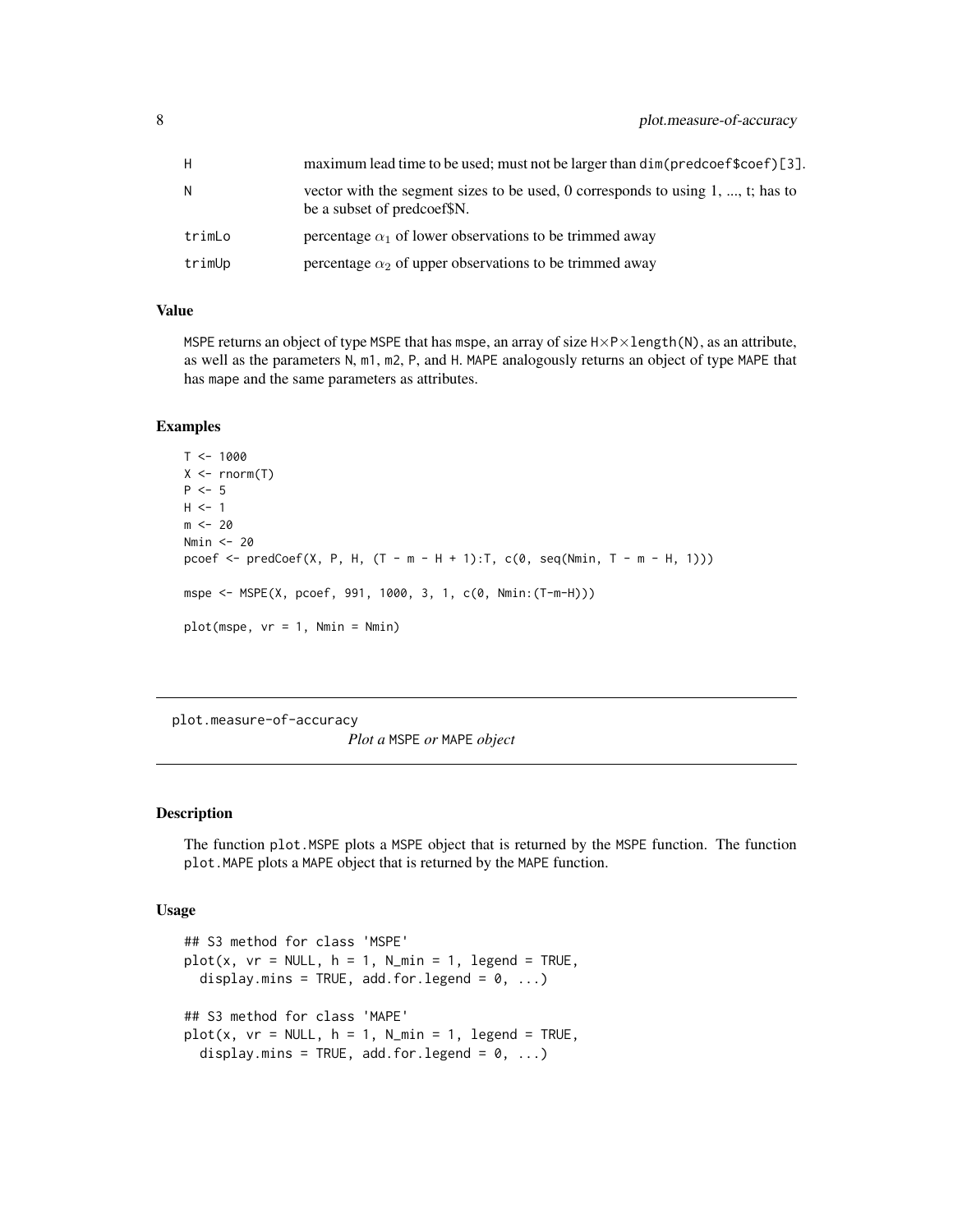#### <span id="page-8-0"></span>predCoef 99 and 200 predCoef 99 and 200 predCoef 99 and 200 predCoef 99 and 200 predCoef 99 and 200 predCoef 9

# Arguments

| $\times$     | The MSPE or MAPE object to be plotted.                                                                                                           |
|--------------|--------------------------------------------------------------------------------------------------------------------------------------------------|
| vr           | parameter to plot a line at level vr. Intended to be used to plot the mean squared<br>prediction error of the trivial, null predictor; optional. |
| h            | Defines for which $h$ -step predictor the mean squared prediction errors will be<br>shown; default: 1.                                           |
| N_min        | If specified, the mean squared prediction errors with $N < N_{\text{min}}$ will not be<br>shown; integer and optional.                           |
| legend       | Flag to specify if a legend, indicating which colour of the lines corresponds to<br>which $p$ , will be shown; default: TRUE.                    |
| display.mins | Flag to specify if the minima for each p, and the minimum accross $N = 0$ will<br>be highlighted.                                                |
|              | add. for . legend add this much extra space for the legend, right of the lines.                                                                  |
| $\ddots$     | Arguments to be passed to the underlying plot method                                                                                             |

# Value

Returns the plot, as specified.

# See Also

[MSPE](#page-6-1), [MAPE](#page-6-1)

<span id="page-8-1"></span>predCoef h*-step Prediction coefficients*

# Description

This function computes the localised and iterated Yule-Walker coefficients for h-step ahead forecasting of  $X_{t+h}$  from  $X_t, ..., X_{t-p+1}$ , where  $h = 1, ..., H$  and  $p = 1, ..., P$ .

# Arguments

| $\times$ | the data $X_1, \ldots, X_T$                                                                                                                                                                 |
|----------|---------------------------------------------------------------------------------------------------------------------------------------------------------------------------------------------|
| P        | the maximum order of coefficients to be computed; has to be a positive integer                                                                                                              |
| H        | the maximum lead time; has to be a positive integer                                                                                                                                         |
| t        | a vector of values t; the elements have to satisfy $max(t) \leq length(X)$ and<br>$min(t)$ >= $min(max(N[N != 0]), p)$ .                                                                    |
| N        | a vector of values N; the elements have to satisfy $max(N[N] = 0]) \le min(t)$<br>and $min(N[N := 0]) \ge 1 + P$ . $N = 0$ corresponds to the case where all data is<br>taken into account. |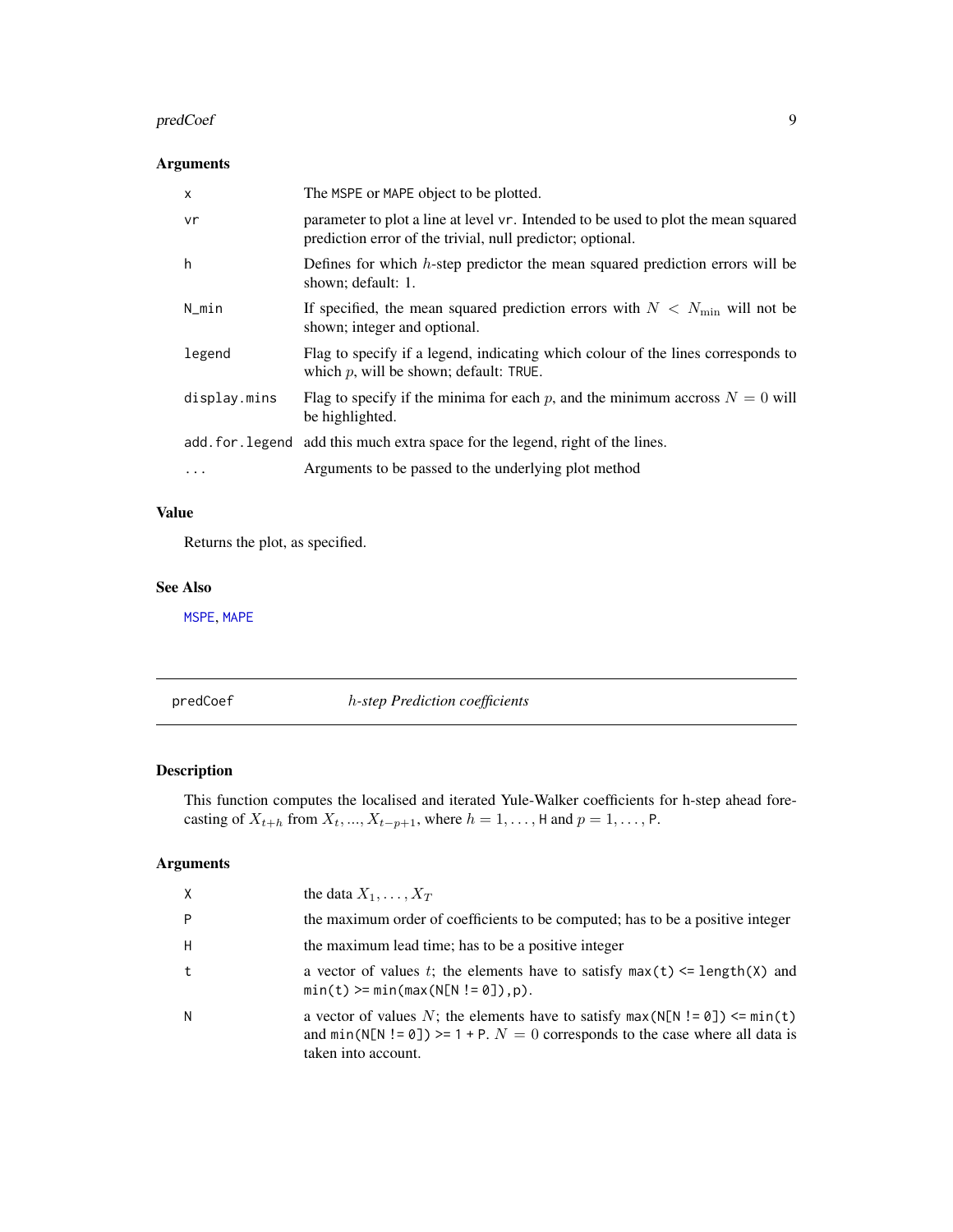#### Details

For every  $t \in \mathsf{t}$  and every  $N \in \mathsf{N}$  the (iterated) Yule-Walker estimates  $\hat{v}_{N,T}^{(p,h)}(t)$  are computed. They are defined as

$$
\hat{v}_{N,T}^{(p,h)}(t) := e'_1 \big( e_1 \big( \hat{a}_{N,T}^{(p)}(t) \big)' + H \big)^h, \quad N \ge 1,
$$

and

$$
\hat{v}_{0,T}^{(p,h)}(t) := \hat{v}_{t,T}^{(p,h)}(t),
$$

with

$$
e_1:=\left(\begin{array}{c}1\\0\\ \vdots\\ 0\end{array}\right),\quad H:=\left(\begin{array}{cccc}0&0&\cdots&0&0\\1&0&\cdots&0&0\\0&1&\cdots&0&0\\ \vdots&\ddots&\cdots&0&0\\0&0&\cdots&1&0\end{array}\right)
$$

and

$$
\hat{a}_{N,T}^{(p)}(t) := (\hat{\Gamma}_{N,T}^{(p)}(t))^{-1} \hat{\gamma}_{N,T}^{(p)}(t),
$$

where

$$
\hat{\Gamma}_{N,T}^{(p)}(t) := \left[\hat{\gamma}_{i-j;N,T}(t)\right]_{i,j=1,\ldots,p}, \quad \hat{\gamma}_{N,T}^{(p)}(t) := \left(\hat{\gamma}_{1;N,T}(t),\ldots,\hat{\gamma}_{p;N,T}(t)\right)^{\prime}
$$

and

$$
\hat{\gamma}_{k;N,T}(t):=\frac{1}{N}\sum_{\ell=t-N+|k|+1}^{t}X_{\ell-|k|,T}X_{\ell,T}
$$

is the usual lag- $k$  autocovariance estimator (without mean adjustment), computed from the observations  $X_{t-N+1}, \ldots, X_t$ .

The Durbin-Levinson Algorithm is used to successively compute the solutions to the Yule-Walker equations (cf. Brockwell/Davis (1991), Proposition 5.2.1). To compute the  $h$ -step ahead coefficients we use the recursive relationship

$$
\hat{v}_{i,N,T}^{(p)}(t,h) = \hat{a}_{i,N,T}^{(p)}(t)\hat{v}_{1,N,T}^{(p,h-1)}(t) + \hat{v}_{i+1,N,T}^{(p,h-1)}(t)I\{i \le p-1\},\,
$$

(cf. Section 3.2, Step 3, in Kley et al. (2019)).

# Value

Returns a named list with elements coef, t, and N, where coef is an array of dimension  $P \times P \times H$  $\times$  length(t)  $\times$  length(N), and t, and N are the parameters provided on the call of the function. See the example on how to access the vector  $\hat{v}_{N,T}^{(p,h)}(t)$ .

# References

Brockwell, P. J. & Davis, R. A. (1991). Time Series: Theory and Methods. Springer, New York.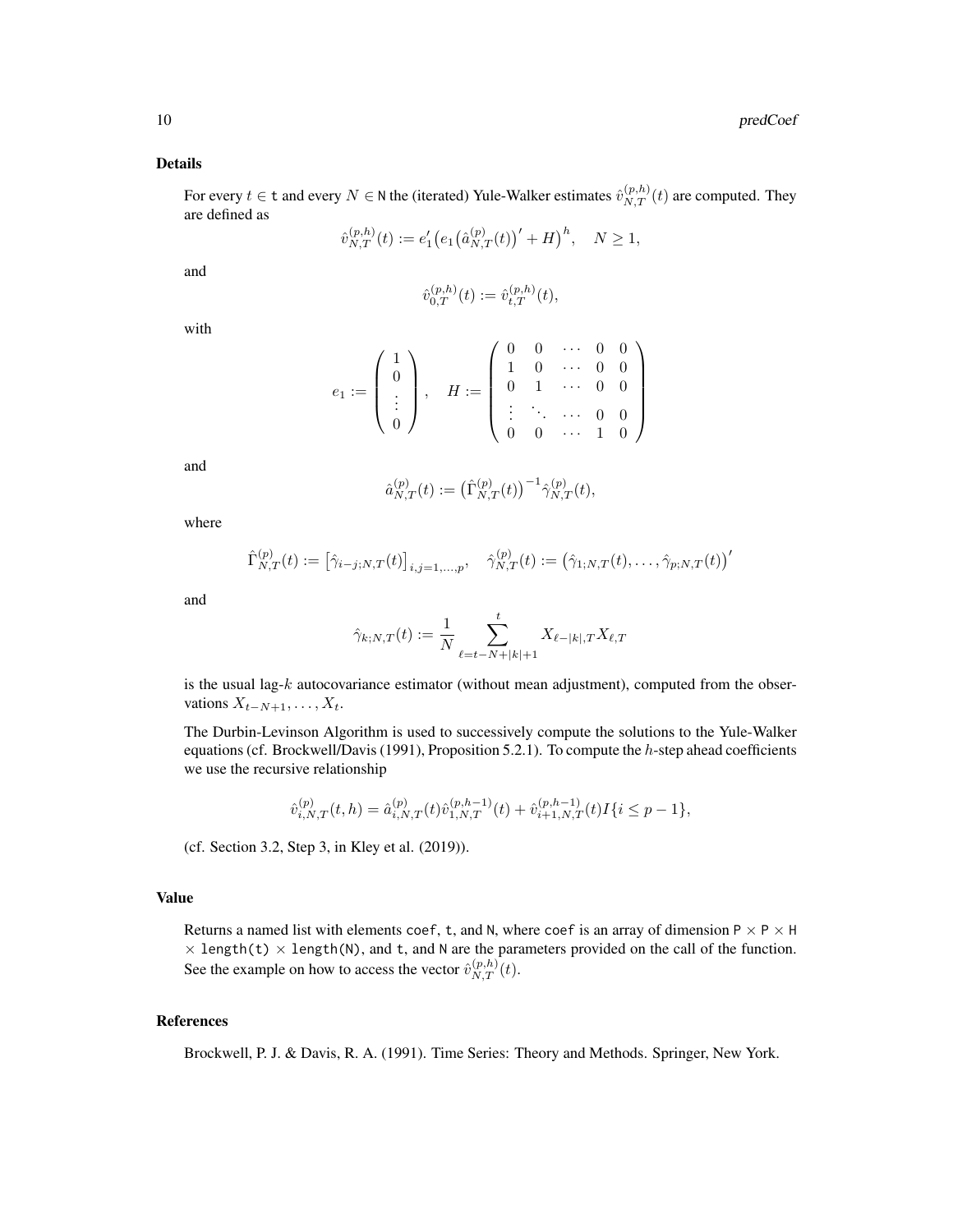## <span id="page-10-0"></span>ts-models-tvARMA 11

#### Examples

```
T < - 100X \leq -rnorm(T)P \le -5H < -1m < - 20Nmin <- 25
pcoef <- predCoef(X, P, H, (T - m - H + 1):T, c(0, seq(Nmin, T - m - H, 1)))
## Access the prediction vector for p = 2, h = 1, t = 95, N = 25p \le -2h <- 1
t <- 95
N < -35res <- pcoef$coef[p, 1:p, h, pcoef$t == t, pcoef$N == N]
```
ts-models-tvARMA *Simulation of an tvARMA(p,q) time series.*

# <span id="page-10-1"></span>Description

Returns a simulated time series  $Y_{1,T},...,Y_{T,T}$  that fulfills the following equation:

$$
Y_{t,T} = \sum_{j=1}^{p} a_j(t/T)Y_{t-j,T} + \sigma(t/T)\varepsilon_t + \sum_{k=1}^{q} \sigma((t-k)/T)b_k(t/T)\varepsilon_{t-k},
$$

where  $a_1, \ldots, a_p, b_0, b_1, \ldots, b_q$  are real-valued functions on [0, 1],  $\sigma$  is a positive function on [0, 1] and  $\varepsilon_t$  is white noise.

#### Usage

```
tvARMA(T = 128, a = list(), b = list(), sigma = function(u) {
  return(1) }, innov = function(n) { rnorm(n, 0, 1) })
```
#### Arguments

|       | length of the time series to be returned                                                    |
|-------|---------------------------------------------------------------------------------------------|
| a     | list of p real-valued functions defined on $[0, 1]$                                         |
| b     | list of q real-valued functions defined on $[0, 1]$                                         |
| sigma | function                                                                                    |
| innov | a function with one argument n that simulates a vector of the n residuals $\varepsilon_t$ . |

#### Value

Returns a tvARMA(p,q) time series with specified parameters.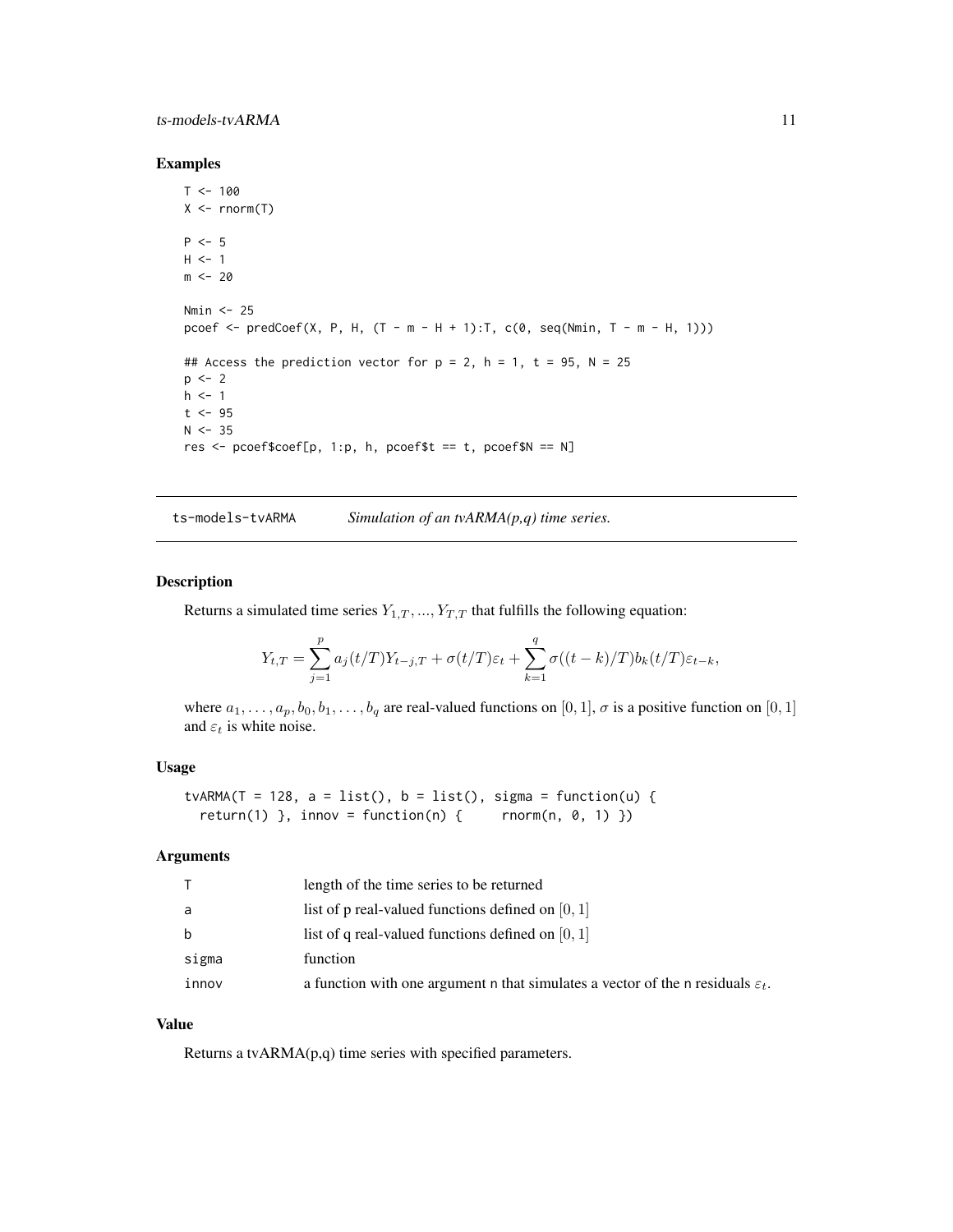# Examples

```
## Taken from Section 6 in Dahlhaus (1997, AoS)
a1 <- function(u) {1.8 * cos(1.5 - cos(4 * pi * u))}
a2 \leftarrow function(u) \{-0.81\}plot(tvARMA(128, a = list(a1, a2), b = list()); type = "l")
```
tvARMAcpp *Workhorse function for tvARMA time series generation*

# Description

More explanation!

# Arguments

| Z        | a |
|----------|---|
| $x_$ int | a |
| A        |   |
| B        | a |
| Sigma    | a |

#### Value

Returns a ...

<span id="page-11-0"></span>